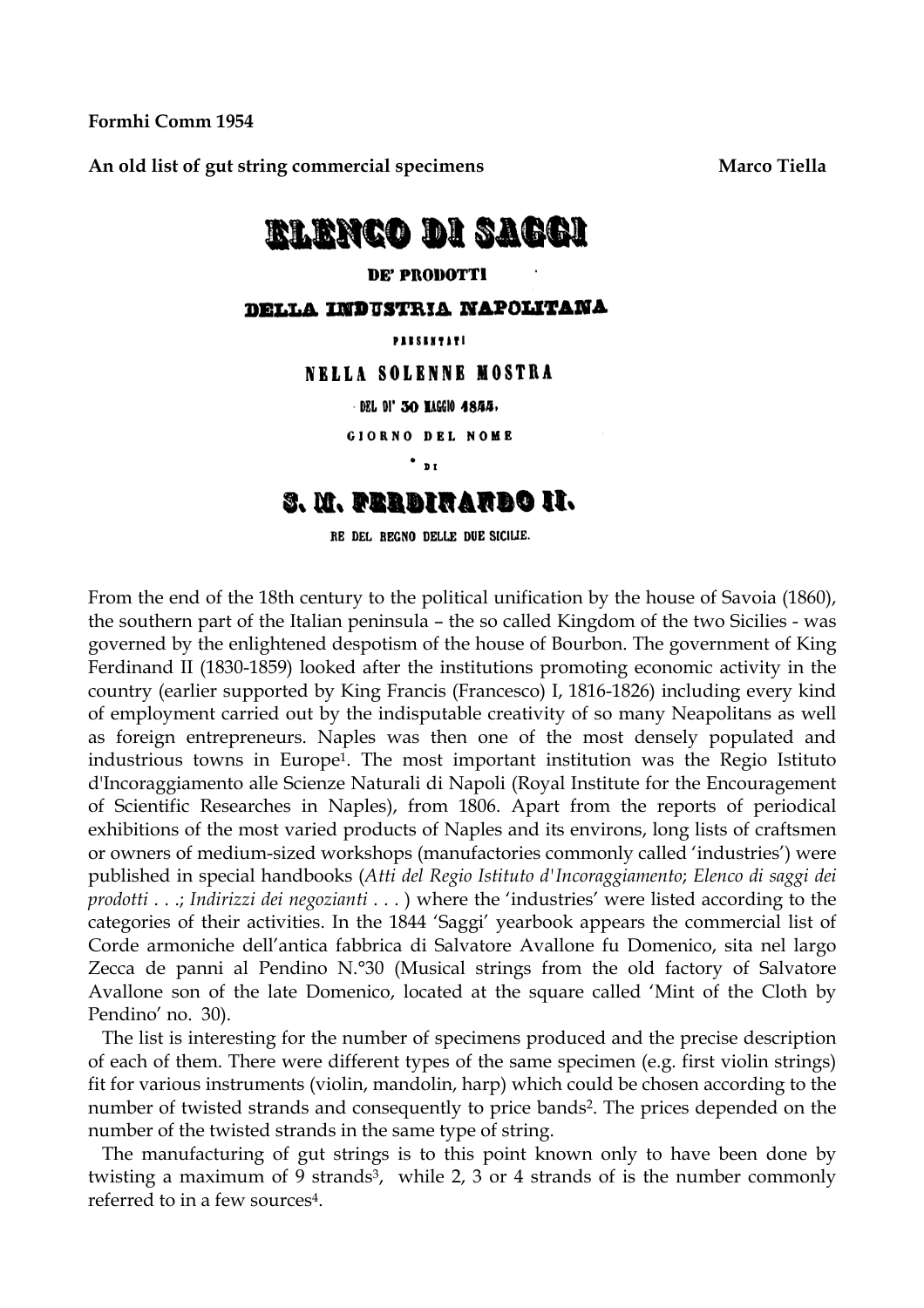Corde armoniche dell'antica fabbrica di Salvatore Avallone fu Domenico, sita nel largo Zecca de' panni al Pendino N.º 30.

Ogni mazzetto è di 30 corde, a 3 tirate da violino. bianche, blu, e rosse, tutte unite perfettamente, e senza giunte. Gli armaggi da violino, violoncello, chitarra, ed arpa sono composti come siegue:

## PRIMA QUALITA.

Prime da chitarra, mandolino ed arpa ad 1 filo e 3 tirate, per ogni mazzetto grana 30. dette ad  $\bf{r}$  filo e  $\bf{r}$  tirata grana  $\bf{r}$ 5.

*Elenco dei saggi*… (List of the exhibits …), p. 60

Gut strings made in the ancient workshop of Salvatore Avallone fu Domenico, largo Zecca de panni al Pendino n.30

(Corde armoniche dell'antica fabbrica di Salvatore Avallone fu Domenico, sita nel largo Zecca de panni al Pendino N.°30)

Each bunch is of 30 strings, of triple length for violin, white, blue and red, perfectly twisted in their length without extensions (knots?). The sets for violin, cello, guitar and harp consist as it follows:

(Ogni mazzetto è di 30 corde, a tre tirate da violino, bianche, blu e rosse, tutte unite perfettamente, e senza giunte. Gli armaggi da violino, violoncello, chitarra ed arpa sono composti come siegue:)

FIRST QUALITY (PRIMA QUALITA')

First string for guitar, mandoline and harp made of an unique strand and triple length; each bunch costs 30 grana; the same of an unique strand and single length 15 grana; the same of two strands and tripe length 60 grana;

the same of two strands and single length 30 grana;

(Prime da chitarra, mandolino ed arpa ad 1 filo e 3 tirate, per ogni mazzetto grana 30 dette a 1 filo e 1 tirata grana 15

dette a 2 fili e 3 tirate grana 60.

dette a 2 fili e 1 tirate grana 30.)

First string for violin or second string for guitar and harp made of three strands and triple length 90 grana; the same of four strands and triple length 1.20 ducats; the same of three strands and quadruple length 1.20 ducats;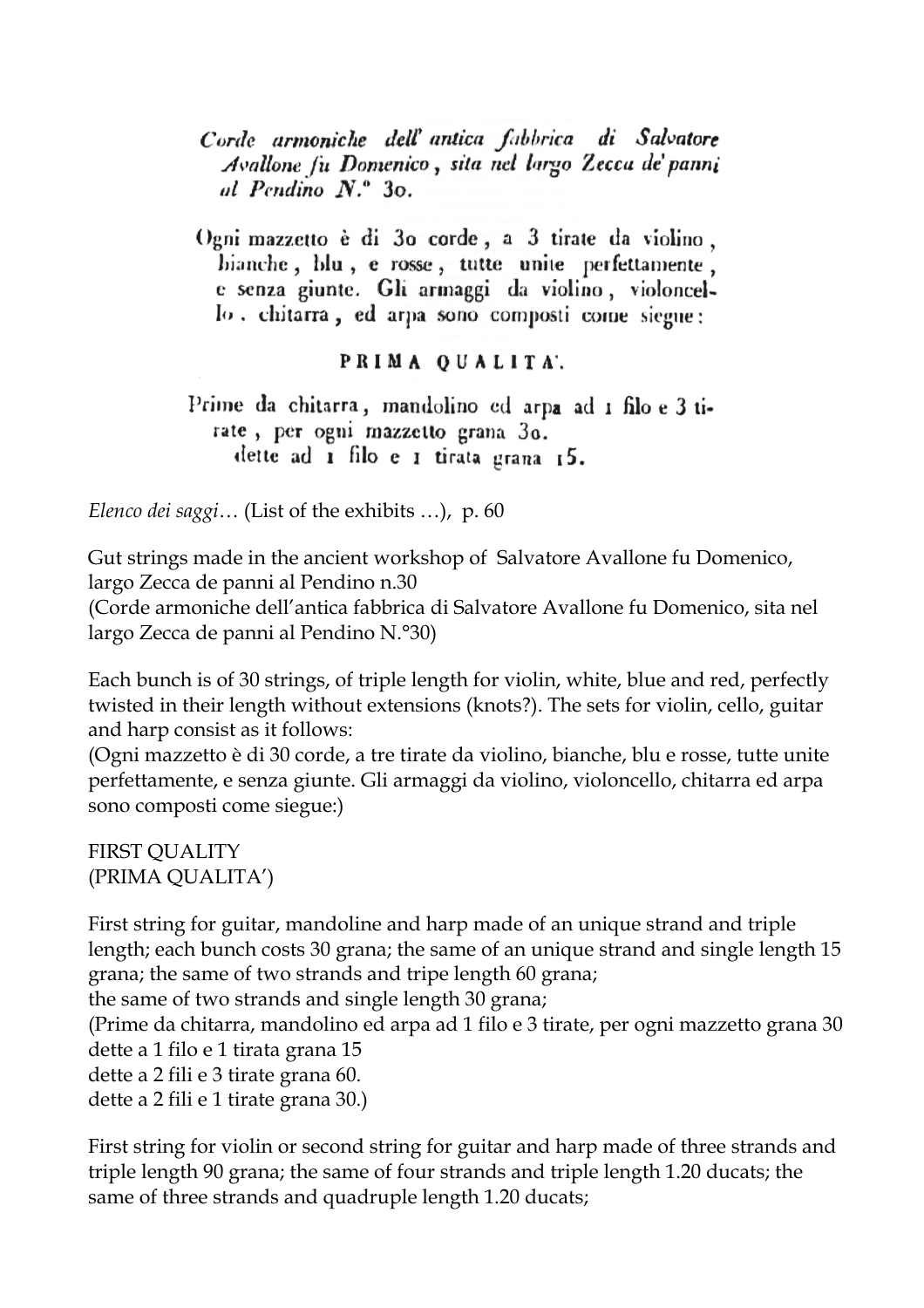the same of four strands and quadruple length 1.60 ducats; (Prime da violino, o seconde da chitarra ed arpa, a 3 fili e 3 tirate grana 90. dette a 4 fili e 3 tirate duc. 1. 20. dette a 3 fili e 4 tirate duc. 1. 20. dette a 4 fili e 4 tirate duc. 1. 60.)

For violin of three strands and single length 30 grana. (Da violino da 3 fili e 1 tirata grana 30.)

Second strings for violine or third string for guitar and harp of four strands and triple length 1.20 ducats; (Seconde da violino, o terze da chitarra ed arpa, a 4 fili e 3 tirate duc. 1. 20.) the same of five strands and triple length 1.50 ducats; (dette a 5 fili e 3 tirate duc. 1. 50.) the same of four strands and single length 45 grana; (dette a 4 fili e 1 tirata grana 45.) For guitar of three strands and single length 45 grana; (Da chitarra 3 fili e 1 tirata grana 45.)

Third strings for violin or first for cello and harp of six strands and triple length 1.80 ducats (Terze da violino o prime da violoncello ed arpa, a 6 fili e 3 tirate duc. 1. 80. the same of seven strands and triple length 2.10 ducats (dette a 7 fili e 3 tirate duc. 2. 10.) the same of eight strands and triple length 2.40 ducats (dette a 8 fili e 3 tirate duc. 2. 40.) the same of seven strands and single length 60 grana (dette a 7 fili e 1 tirata grana 60.) For guitar of four strands and single length 60 grana (Da chitarra a 4 fili e 1 tirata grana 60.)

Bass strings for harp of ten strands and triple length 3 ducats (Bassi per arpa a 10 fili e 3 tirate duc. 3.)

Second strings for cello of twelf strands and triple length 3.60 ducats (Seconde da violoncello a 12 fili e 3 tirate duc. 3. 60.) The same of fourteen strands and triple length 4.20 ducats (dette a 14 fili e 3 tirate duc. 4. 20.) The same of sixteen strands and triple length 4.80 ducats (dette a 16 fili e 3 tirate duc. 4. 80.) The same of eighteen strands and triple length 5.20 ducats (dette a 18 fili e 3 tirate duc. 5. 20.) The same of twenty strands and triple length 6. ducats (dette a 20 fili e 3 tirate duc. 6.)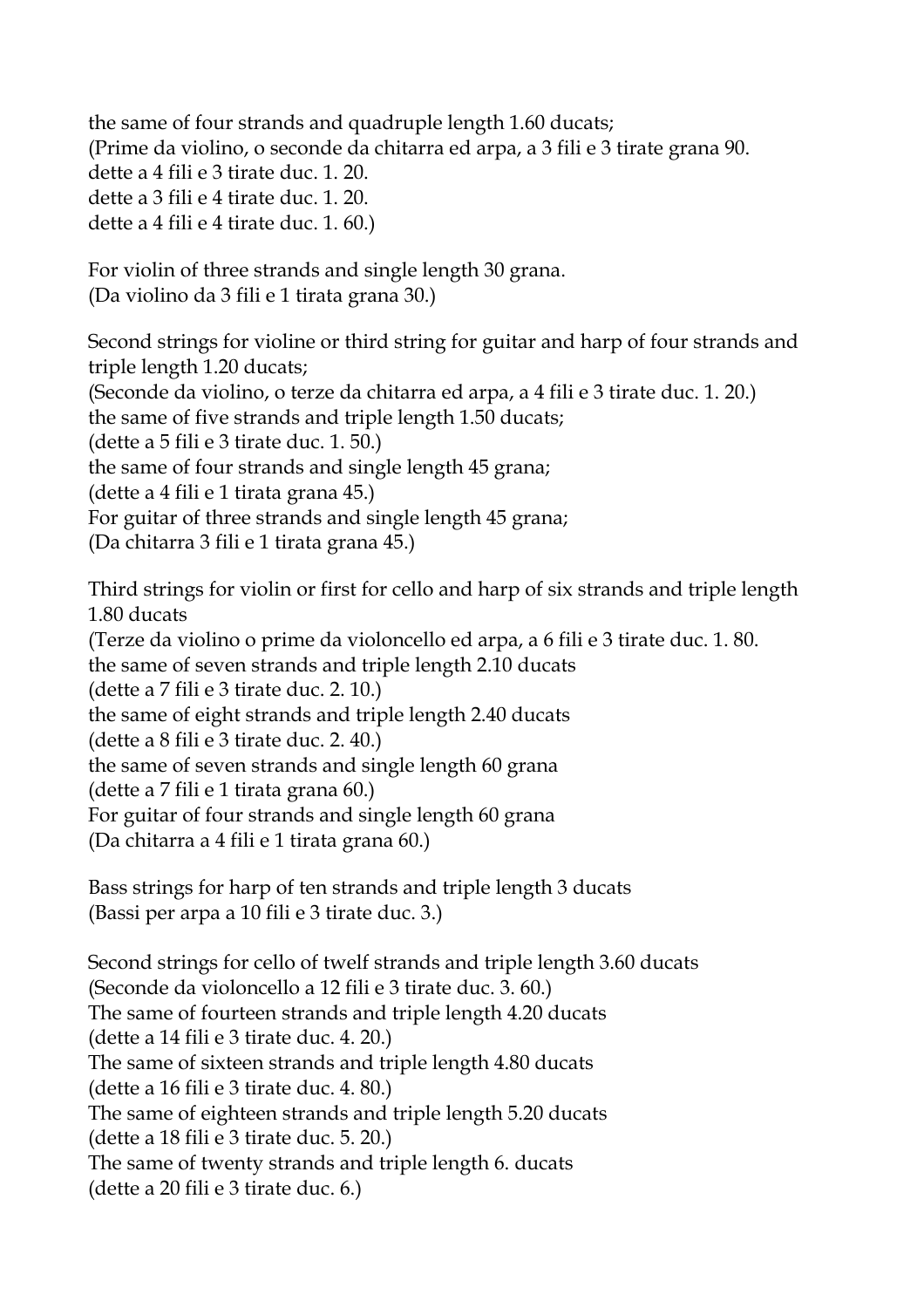Fourth strings for violin wound with silver over gut of single length 75 grana (Quarte da violino con filato d'argento sopra budella di una tirata, grana 75.)

For guitar over silk of single length 75 grana (Da chitarra sopra seta a 1 tirata grana 75.) Fifth gut strings of single length 90 grana (Quinte di budella a 1 tirata grana 90.) Sixst strings of a single lenght 1.20 ducats (Seste a 1 tirata duc. 1. 20.)

Bass strings wound with silver over silk, gut or steel of single length each string 30 grana (Bassi con filato di argento sopra seta, budella o acciajo a 1 tirata, ogni corda grana 30.)

Third string for cello wound with silver over gut of single lenght 13 grana. (Terze da violoncello con filato di argento sopra budella a una tirata, grana 13.) Fourth string of single lenght 22 grana. (Quarte a 1 tirata grana 22.)

First string for double bass of single length 40 grana. (Prime da controbasso a 1 tirata grana 40.) Second string of a single length 60 grana. (Seconde a 1 tirata grana 60.) Third string of a single length 1 ducat. (Terze a 1 tirata duc. 1.)

Strings for beating cotton according to the custom of Neaple and Sicily of 22 palms grana 40.

(Corde da battere cotone, all'uso di Napoli e Sicilia, di palmi 22 grana 40.) Strings for beating cotton according to the custom of Basilicata and Puglia grana 5. (Corde da battere cotone, all'uso di Basilicata e puglia, grana 5.)

Set of strings for harp consisting of 90 strings all of triple length without any wound string 6 ducats.

(Armaggio di arpa, contenente corde 90 tutte di 3 tirate, senza corde filate duc. 6.) The same for cello with the two strings wound over gut 54 grana.

(Detto da violoncello con le 2 corde filate sopra budella, grana 54.)

The same for violin with the fourth string wound over gut 15 grana.

(Detto da violino con la quarta filata sopra budella, grana 15.)

The same for guitar with three strings wound 15 grana. (Detto da chitarra con 3 corde filate, grana 15.)